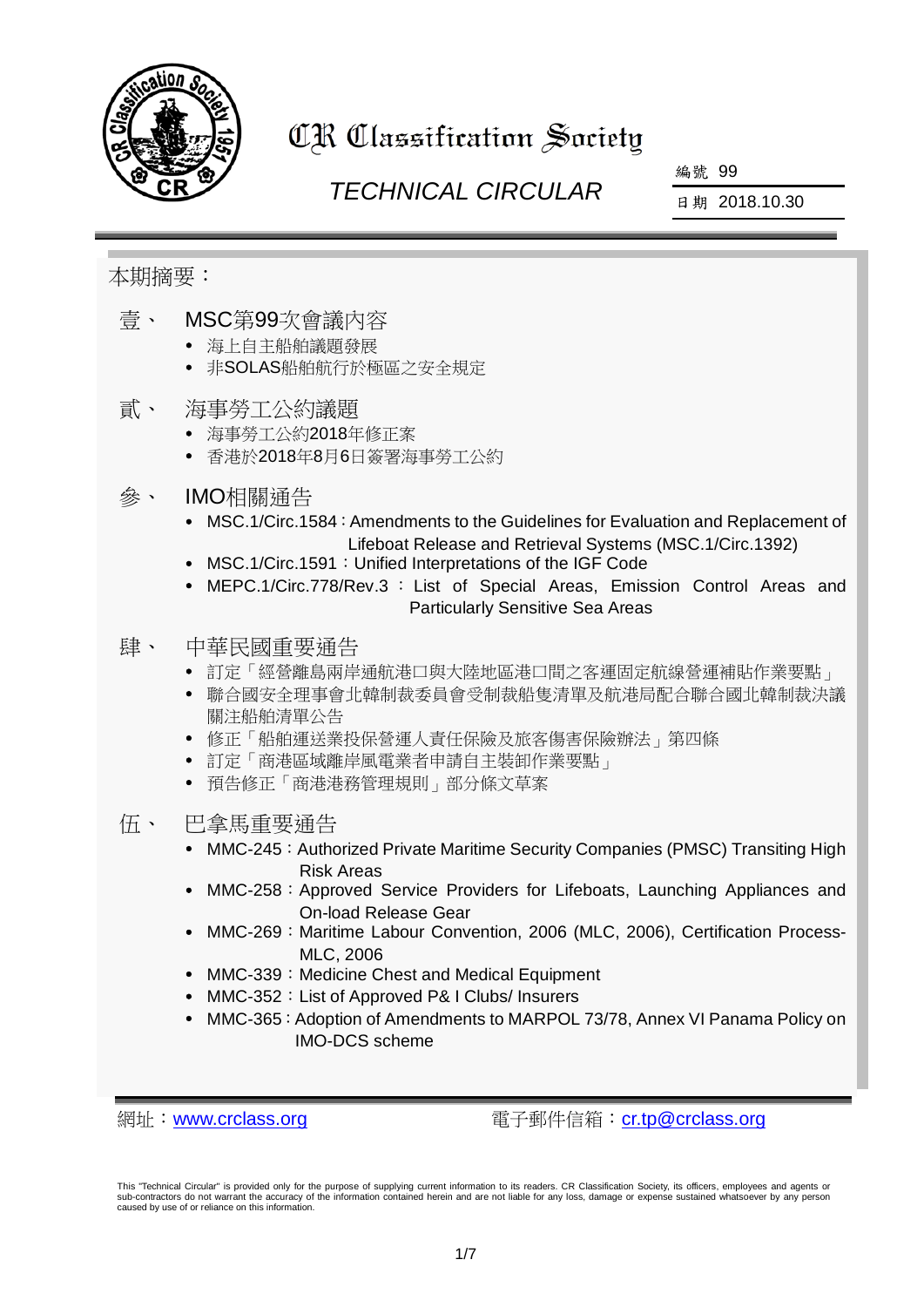- 陸、 美國壓艙水規定
	- 摘要美國壓艙水管理規定最新動態
- 柒、 大陸船舶排放控制區規定
	- 「上海港」、「江蘇省長三角水域核心港口」及「浙江省主要港口」將自2018年10月 1日提前實施船舶排放管制措施
	- 大陸交通部發布「船舶排放控制區調整方案」之相關通函

## 壹 **MSC**第**99**次會議內容

國際海事組織**(IMO)**海事安全委員會**(MSC)**第 **99** 次會議於 **2018** 年 **5** 月 **16** 日至 **5** 月 **25** 日在英國倫敦召開[,決議案內容請參考第](https://www.crclass.org/chinese/download/ti-tc/98/98.pdf) **98** 期技術通報,其他重點議題內容摘要如下:

#### 一、 海上自主船舶**(Maritime Autonomous Surface Ship, MASS)**:

(一) 議題背景:

因應海上自主船舶(MASS)科技的快速發展,IMO於2017年首次討論該議題,並 於本次會議訂出該議題的工作計畫。

- (二) MSC 99會議產出:
	- 1. 考量現行仍有部分問題尚未能克服(例如:裝卸貨操作、海盜因應處理、突發 事故處理,PSC檢查等),故起初的MASS可能不會完全無人駕駛,只是會有 一段時間能夠完全自動。
	- 2. 預計於MSC 100會議(2018年12月)討論是否制定MASS試運行的臨時性準 則。
	- 3. 預計於2020年完成「現行國際公約規定對於MASS的適用性檢視」,並找出 其對應處理作法。
- (三) MASS之定義暫定如下:

海上自主船舶為一種能在不同程度上獨立於人類操縱之船舶(Maritime Autonomous Surface Ship is defined as a ship which, to a varying degree, can operate independent of human interaction), 並分為以下等級:

| 自動化 | 名稱                             | 說明             |
|-----|--------------------------------|----------------|
| 層級  |                                |                |
| 低   | 配備自動系統和輔助決策的船舶                 | 船員於船上操作和控制船上的系 |
|     | (Ship with automated processes | 統(但某些操作可能為自動化) |
|     | and decision support)          |                |
| 中   | 有船員在船上的遠端遙控船舶                  | 該船可從另一個地方遠端控制和 |
|     | (Remotely controlled ship with | 操作,但仍有船員在船上    |
|     | seafarers on board)            |                |
| 高   | 無船員在船上的遠端遙控船舶                  | 該船可從另一個地方遠端控制和 |
|     | (Remotely controlled ship      | 操作,並沒有船員在船上    |
|     | without seafarers on board)    |                |
| 最高  | 全自動船舶                          | 船上的操作系統能夠自行決策並 |
|     | (Fully autonomous ship)        | 採取行動           |

(四) MSC目前針對MASS之工作期程如下圖所示: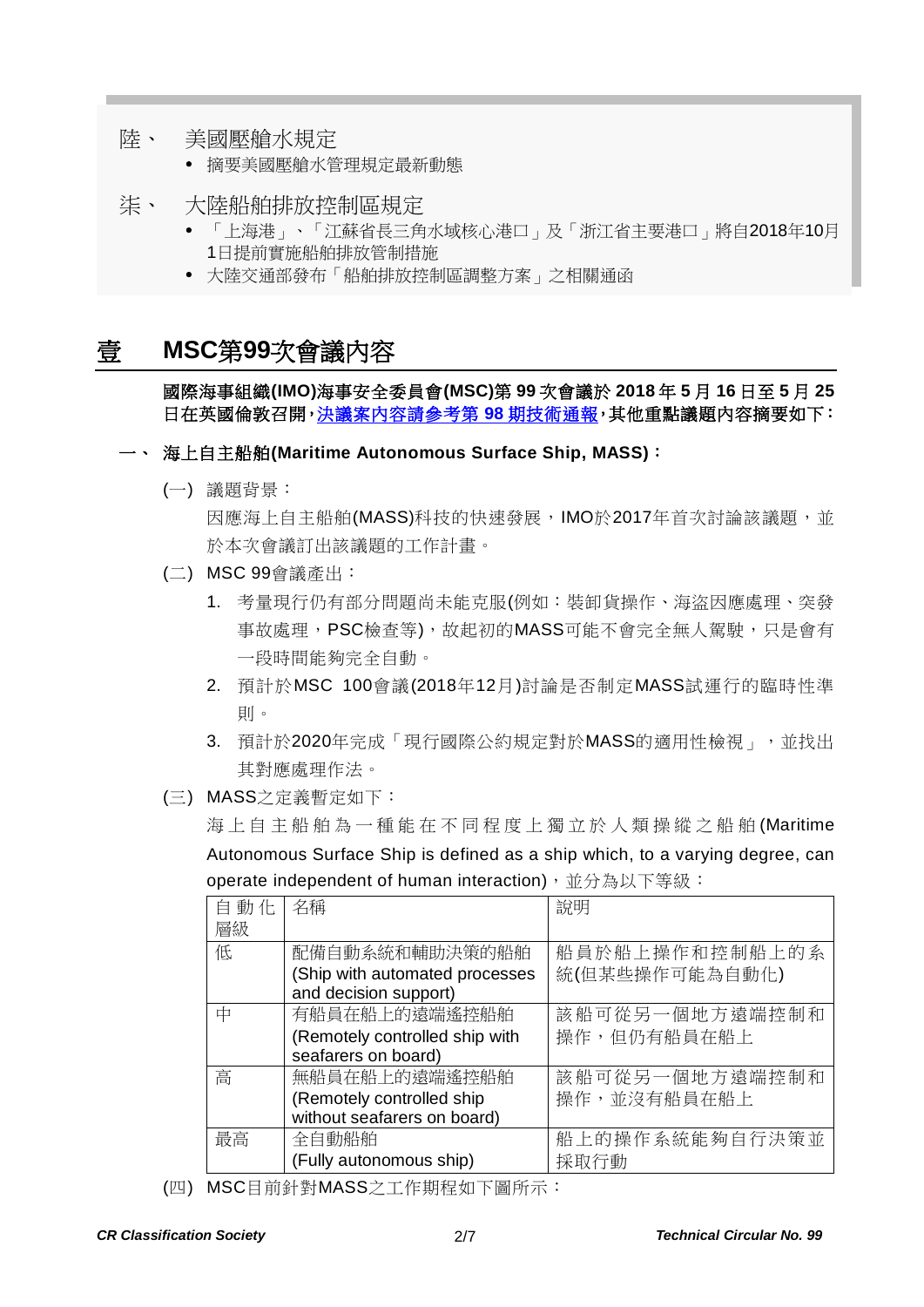|                                                                                                  |       |   | WG<br>(3-7 Dec<br>2018) | WG<br>([5-14 June<br>2019]) |                | WG<br>([May]2020) | WG<br>(Nov/Dec<br>2020) |
|--------------------------------------------------------------------------------------------------|-------|---|-------------------------|-----------------------------|----------------|-------------------|-------------------------|
| Framework (definitions, list of<br>instruments, etc.)                                            | x     |   | x                       |                             |                |                   |                         |
| Consolidated document based on<br>submissions to MSC 99 (to be<br>prepared by the Secretariat)   |       |   | x                       |                             |                |                   |                         |
| Correspondence Group to test the<br>methodology                                                  |       | x |                         |                             |                |                   |                         |
| First step (identification of provisions<br>in IMO instruments)                                  |       |   | x                       | x                           | X <sup>1</sup> | X <sup>1</sup>    |                         |
| Second step (analysis to determine<br>the most appropriate way of<br>addressing MASS operations) |       |   |                         | x                           | X <sup>1</sup> | x                 | $X^1$                   |
| Interim guidelines for MASS trials                                                               | $X^2$ |   | $X^3$                   |                             |                |                   |                         |

### 二、 有關非**SOLAS**船舶航行於極區之安全規定**(non**‐**SOLAS Ships Operating in Polar Waters)**:

- (一) MSC委員會指示船舶設計和建造小組次委員會(SDC Sub-Committee)針對「漁 船」,「未從事商業行為的300GT以上遊艇」以及「300GT以上但未滿500GT的 貨船」制定航行於極區之安全建議標準。
- (二) MSC委員會亦將於MSC 100會議(2018年12月)進一步審議該主題。

# 貳 海事勞工公約議題

一、 國際勞工組織**(ILO)**於**2018**年**5**月**28**至**6**月**8**日召開第**107**屆大會,採納海事勞工公約之 **2018**年修正案[\(完整內容如連結\)](https://www.crclass.org/chinese/download/ti-tc/99/2-1%20Amendments_MLC_2018_Fr.pdf)。該修正案預計**2020**年**12**月**26**日生效,重點摘要如 下:

- (一) 修正標準A2.1(船員就業協定):新增A2.1.7段: 成員國應確保船員僱傭契約在船員因海盜或是武裝搶劫船舶而被俘虜時仍繼續 有效,即使協議已經過期或已到任何一方所通知之協議暫停日期。
- (二) 修正標準A2.2(工資):新增A2.2.7段: 若船員因海盜或是武裝搶劫船舶而被俘虜時,其工資和其他根據船員僱傭契約、 相關集體談判協定或國家法律(包括本標準第4段規定的任何匯款)的權利仍應繼 續在整個被俘虜期間支付,直到:
	- 1. 船員被釋放;或
	- 2. 船員在被俘虜期間死亡(註:死亡日期的決定方法依據適用的國家法律)。
- (三) 修正準則B2.5.1(應享權利):第8段取代如下: 如果船員未在國家法律或集體談判協定所規定的合理時間內提出遣返要求,則其 應享的遣返權利可能會失效,除非他們係因海盜或是武裝搶劫船舶而被俘虜。
- 二、 海事勞工公約其他議題:
	- (一) 依據ILO[新聞以](https://www.ilo.org/global/standards/maritime-labour-convention/WCMS_641763/lang--en/index.htm)及香港海事局所發出[之通告,](https://www.crclass.org/chinese/download/ti-tc/99/2-2%20msin1825%5b1%5d.pdf)香港已於2018年8月6日簽署海事勞 工公約,並將於2018年12月20[日生效。](https://www.ilo.org/dyn/normlex/en/f?p=1000:11200:0::NO:11200:P11200_COUNTRY_ID:103578)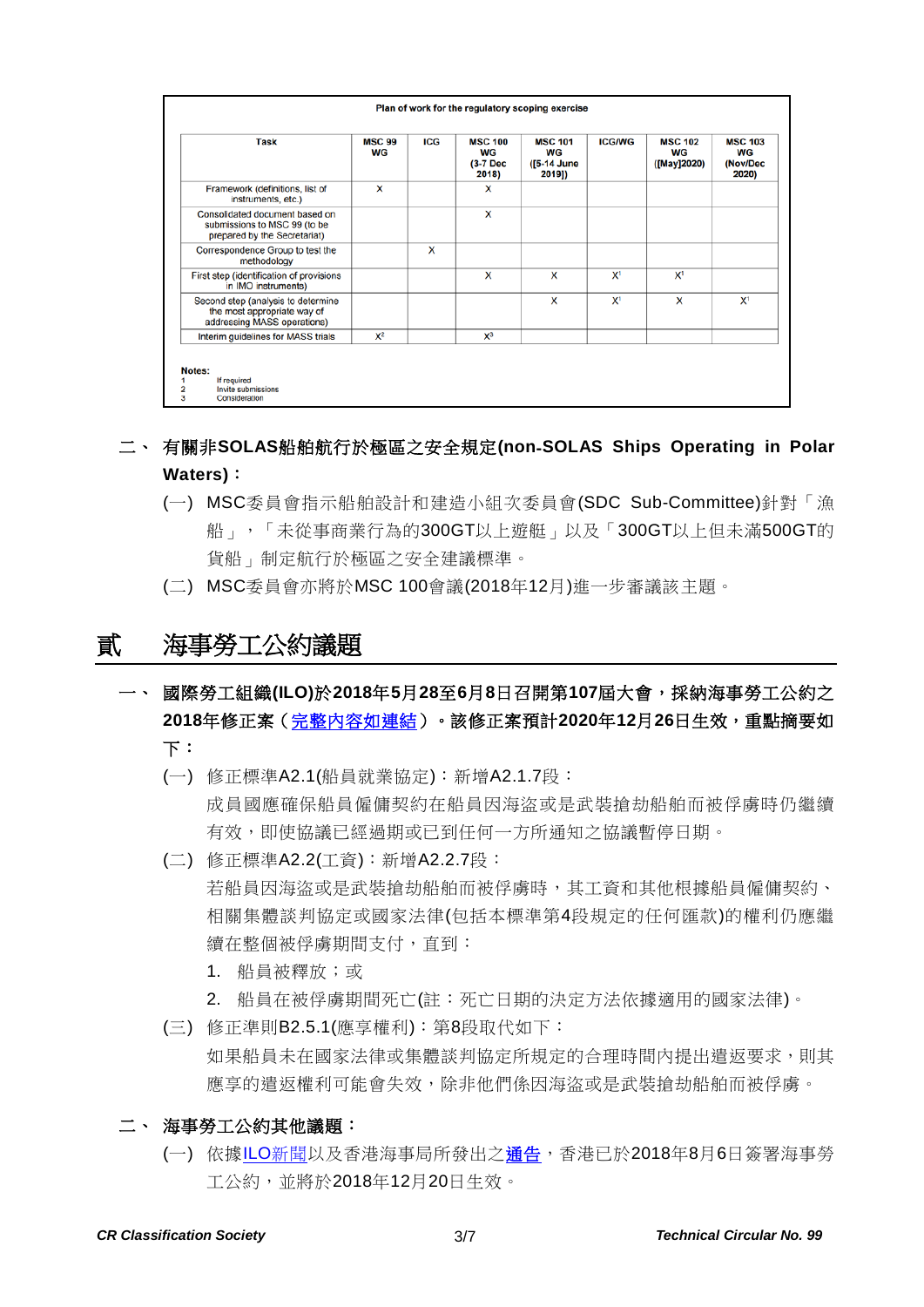一、 **[MSC.1/Circ.1584](https://www.crclass.org/chinese/download/ti-tc/99/3-1%20msc.1-circ.1584.pdf)** : **Amendments to the Guidelines for Evaluation and Replacement of Lifeboat Release and Retrieval Systems (MSC.1/Circ.1392)**:

- (一) 背景:
	- 1. 依據國際救生裝置章程(LSA Code),2013年1月1日以後安裝的救生艇,其「釋 放裝置和支撐結構之間的艇鈎固定結構連接件」應為「抗海洋環境腐蝕材 料」,其材料上不需鍍鋅或塗裝;而2013年1月1日前安裝的救生艇,不符合 LSA Code者應於2014年7月1日至2019年7月1日之間第一次進塢時更換為符 合LSA Code之艇鈎。
	- 2. 雖有上述規定,依據MSC.1/Circ.1392及MSC.1/Circ.1584通告,若其「釋放 裝置和支撐結構之間的艇鈎固定結構連接件」位於救生艇內的遮蔽位置且處 於「良好狀態」,主管機關或其認可組織可同意不更換該構件(意即當次毋須 更換為抗海洋環境腐蝕材料,仍可為非抗海洋環境腐蝕材料且保有其塗裝)。
- (二) 有關「良好狀態」之評估方式說明如下:
	- 1. 評估方法:應依據原廠的手冊對救生艇內的遮蔽位置之釋放裝置的固定結構 連接和支撐結構進行的評估。但若該手冊或原廠已不存在,則應依據下列方 法進行評估:
		- (1) 在可見的範圍內對所有部件進行100%目視檢查,以評估其基本狀況和查看鏽 蝕跡象,此階段部件不需要拆除或移除。
		- (2) 應移除每個吊鈎固定裝置上至少25%的螺栓進行目測檢查。如適合時,可以 使用非破壞性測試(NDT)方法,如磁粉探傷。如吊鈎固定裝置上移除的任何一 個螺栓有鏽蝕或被認為是處於「惡劣狀態」,則應移除並檢查同一吊鈎固定 装置上所有剩餘的螺栓(一般來說,如果任一螺栓已被腐蝕了原始尺寸的2% 時,則被認為是「惡劣狀態」)。更換的構件應採用抗海洋環境腐蝕材料。
		- (3) 釋放裝置的固定結構連接或支撐結構有鏽蝕,則應進行超音波測厚和腐蝕測 繪(Corrosion Mapping)。原則上,當支撐板腐蝕達到10%或以上,則該墊板 被視為處於「惡劣狀態」並應更換,更換的構件應採用抗海洋環境腐蝕材料。
		- (4) 採用非抗海洋環境腐蝕材料的螺栓、墊板、龍骨包板等經評估為「良好狀態」, 於必要時,應清理並重新噴塗所有零件。
	- 2. 救生艇外的墊板和螺栓,經原廠或授權廠家進行驗證評估為「良好狀態」, 則不需要更換,即使其材料在海洋環境下不具有抗腐蝕性。

#### 二、 **[MSC.1/Circ.1591](https://www.crclass.org/chinese/download/ti-tc/99/3-2%20MSC.1-Circ.1591%20-%20Unified%20Interpretations%20Of%20The%20Igf%20Code%20(Secretariat)%20(1).pdf)**:**Unified Interpretations of the IGF Code**:

- (一) 規則6.8.2之統一解釋:
	- 1. 背景:依據規則6.8.2,當燃料艙的隔熱和佈置使得艙內介質被外部火災加熱 的可能性極小時,經特別考慮後可允許燃料艙的裝填極限高於規則6.8.1所計 算之裝填極限(使用參考溫度計算結果所得之裝填極限),但任何情況下不得 超過95%。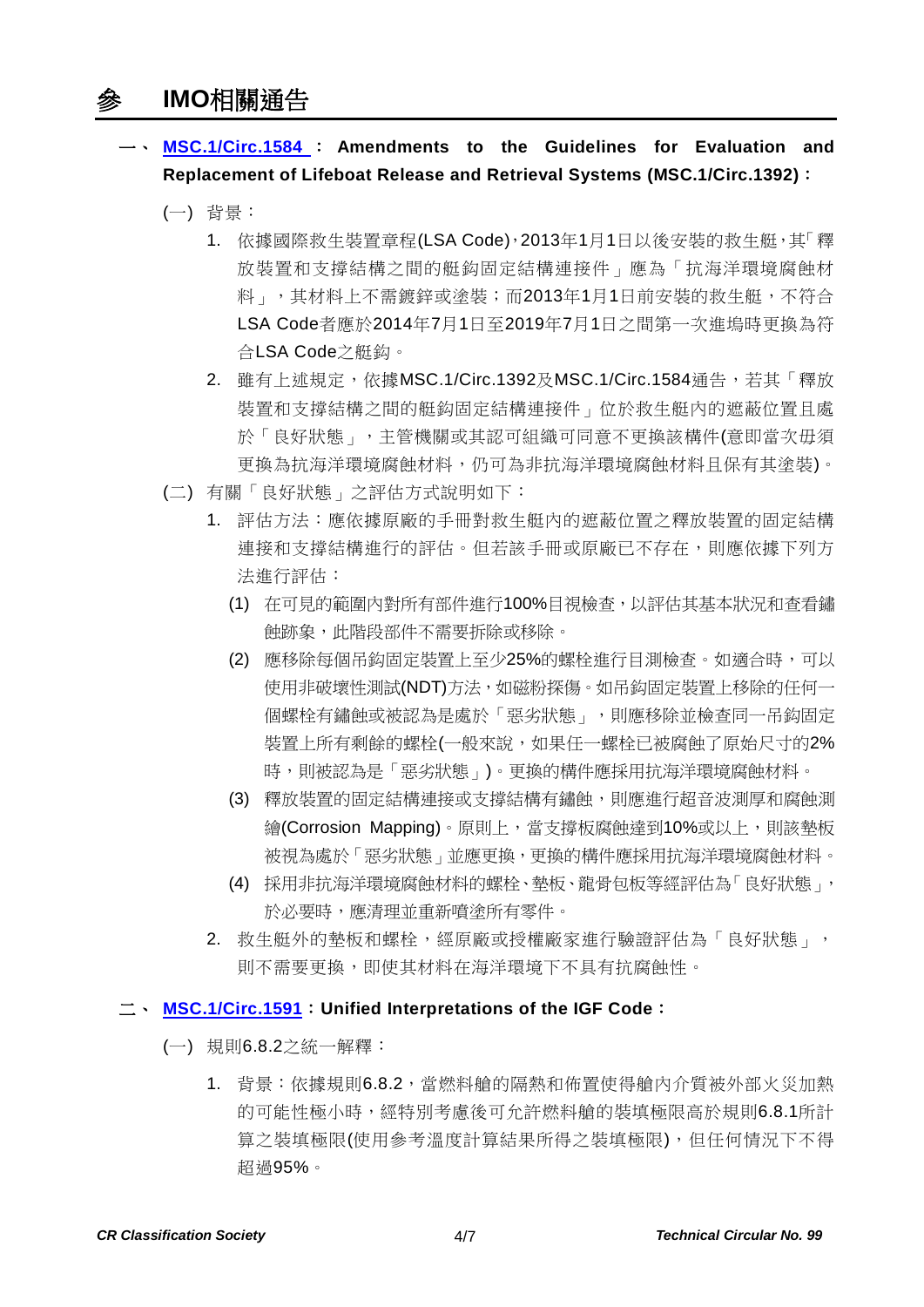- 2. 統一解釋:規則6.8.2所述之替代方案僅適用「當使用規則6.8.1計算的裝填極 限值低於95%時」。
- (二) 規則11.3.3之統一解釋:
	- 1. 背景:依據規則11.3.3:應採用一個至少900mm且具有A-60級防火等級的隔 離艙,將含有燃料圍護系統的空間與A類機器空間或「其他具有較大失火危險 的空間」隔開。
	- 2. 統一解釋:「其他具有較大失火危險的空間」至少包含以下空間(但不限於):
		- (1) 貨艙(但不包含閃點高於60°C的液貨艙,以及依SOLAS II-2/10.7.1.2或II-2/ 10.7.1.4所豁免的貨艙);
		- (2) 車輛空間、駛上駛下空間以及特種空間;
		- (3) 服務空間(高火災風險):廚房、設有烹飪設備的配膳室、油漆間、面積為4m<sup>2</sup> 以上的儲物間和物料間、存放易燃液體的空間、三溫暖浴室和不屬於機器空 間的工作間;和
		- (4) 較高火災風險的起居空間:三溫暖浴室、販賣部、理髮室及美容室以及設有 非有限火災風險的傢俱和陳設且其甲板面積為**50m<sup>2</sup>以上的公共空間**。
- (三) 規則15.3.2之統一解釋:
	- 1. 背景: 依據規則15.3.2: 獨立櫃的每個燃料艙接頭空間內的舭水井, 應設有 「液位指示器」和溫度感測器。
	- 2. 統一解釋:規則15.3.2所要求之「液位指示器」僅只用於指示報警狀態,例 如液位開關(浮控開關)即可被視為滿足此要求之設備。
- (四) 規則15.4.2.3之統一解釋:
	- 1. 背景:規則15.4.2.3:「每次進塢(Each Dry-docking)」時應藉由將液貨艙內 的液位提升至警報點以進行高液位警報(High-level Alarms)之測試。
	- 2. 統一解釋:「每次進塢」係指:
		- (1) 貨船:貨船安全構造證書或貨船安全證書換證檢驗項目中所要求之船底檢驗。
		- (2) 客船:依據A.1120(30)決議案第5.10.1以及5.10.2段所要求之船底檢驗。

## 三、 **[MEPC.1/Circ.778/Rev.3](https://www.crclass.org/chinese/download/ti-tc/99/3-3%20MEPC.1-Circ.778-Rev.3%20-%20Special%20Areas%20and%20Emission%20Control%20Areas%20(ECAs)%20under%20MARPOL%20(Secretariat)%20(1).pdf)**:**List of Special Areas, Emission Control Areas and Particularly Sensitive Sea Areas**:

(一) 整理MARPOL中所列之特殊區域(Special Areas)、排放控制區(Emission Control Areas)以及特別敏感區(Particularly Sensitive Sea Areas, PSSA)區域的名單以 及相對應的決議案。

註:有關PSSA之介紹[可參考連結。](http://www.imo.org/en/OurWork/Environment/PSSAs/Pages/Default.aspx)

# 肆 中華民國重要通告

- 一、 訂定[「經營離島兩岸通航港口與大陸地區港口間之客運固定航線營運補貼作業要點」](https://gazette.nat.gov.tw/egFront/detail.do?metaid=101202&log=detailLog), 自中華民國**107**年**8**月**15**日生效。
- 二、 [聯合國安全理事會北韓制裁委員會受制裁船隻清單及航港局配合聯合國北韓制裁決議](https://www.motcmpb.gov.tw/information_103_11998.html)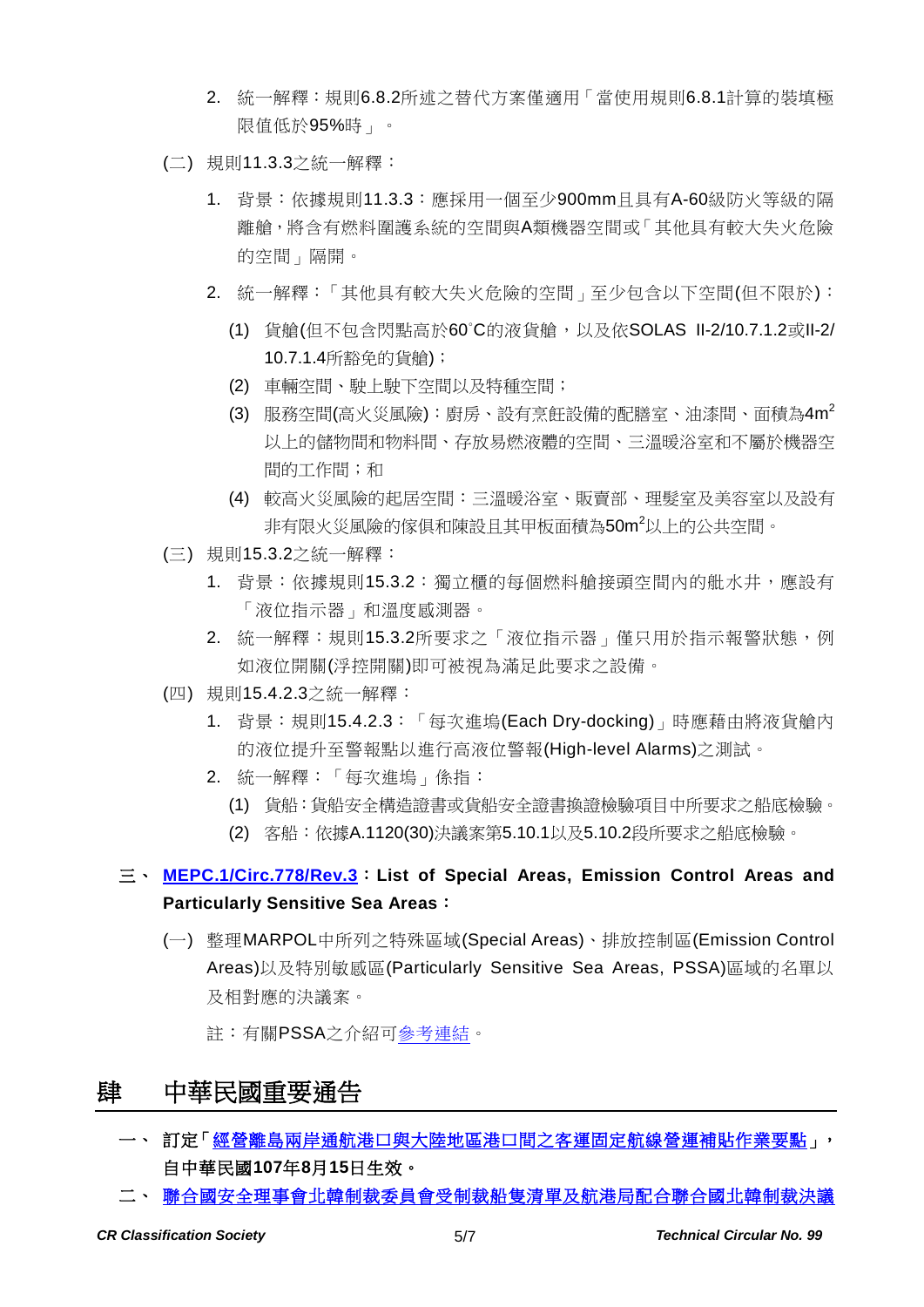[關注船舶清單公告,](https://www.motcmpb.gov.tw/information_103_11998.html)中華民國**107**年**8**月**29**日。

- 三、 修正[「船舶運送業投保營運人責任保險及旅客傷害保險辦法」](https://gazette.nat.gov.tw/egFront/detail.do?metaid=101100&log=detailLog)第四條,中華民國**107** 年**8**月**30**日。
- 四、 中華民國**107**年**8**月**30**日修正發布之[「船舶運送業投保營運人責任保險及旅客傷害保險](https://gazette.nat.gov.tw/egFront/detail.do?metaid=101570&log=detailLog) [辦法」](https://gazette.nat.gov.tw/egFront/detail.do?metaid=101570&log=detailLog)第**4**條條文,自中華民國**107**年**9**月**25**日施行。
- 五、 訂定[「商港區域離岸風電業者申請自主裝卸作業要點」](https://gazette.nat.gov.tw/egFront/detail.do?metaid=101761&log=detailLog),自中華民國**107**年**10**月**3**日生 效。
- 六、 預告修正[「商港港務管理規則」](https://odmdoc.motc.gov.tw/IFDEWebBBS_MOTC/ExternalBBS.aspx?ThirdDocId=107RD05280)部分條文草案,中華民國**107**年**10**月**11**日。

## 伍 巴拿馬重要通告

- 一、 **[MMC-245:](https://www.crclass.org/chinese/download/ti-tc/99/5-1%20MMC-245-03-10-2018.pdf) "Authorized Private Maritime Security Companies (PMSC) Transiting High Risk Areas"**
	- (一) 新增第4段內容:私人海事保全公司應獲得巴拿馬海事局之授權,且要以該通告 上所載之公司名稱進行申請(若公司改名造成與先前授權時不同,則不予核可)。
- 二、 **[MMC-258:](https://www.crclass.org/chinese/download/ti-tc/99/5-2%20Actualizada-MMC-258-Approved-service-providers-for-lifeboats-launching-OCTOBER-2018.pdf) "Approved Service Providers for Lifeboats, Launching Appliances and On-load Release Gear"**:
	- (一) 更新巴拿馬政府授權之救生艇下水及承載釋放機構維修廠商名單。
- 三、 **[MMC-269:](https://www.crclass.org/chinese/download/ti-tc/99/5-3%20MMC-269-14-09-2018-MLC.pdf) "Maritime Labour Convention, 2006 (MLC, 2006), Certification Process- MLC, 2006"**:
	- (一) 修正第7段:若為單一航次(Single Voyage)的情況,船東、營運者或認可組織(RO) 應先取得授權,並依據MMC-336及MMC-352提供有效之財務擔保副本。
	- (二) 修正第21段:若無法在換證檢查期間內完成檢驗,船東、營運者或認可組織(RO) 得 將海事勞工證書副本寄給 [mlc@segumar.com](mailto:mlc@segumar.com) 並申請核發 Conditional Certificate。

#### 四、 **[MMC-339:](https://www.crclass.org/chinese/download/ti-tc/99/5-4%20MMC-339-MEDICINE-CHEST-AND-MEDICAL-EQUIPMENT-05-09-2018.pdf) "Medicine Chest and Medical Equipment"**:

- (一) 新增第7段:新增對於藥櫃、藥品的布置及溫度控制之規範。
- (二) 新增第8段:新增有關藥品的效期說明。
- (三) 新增第11段:新增最新版本的國際船舶醫學指南連結。

#### 五、 **[MMC-352:](https://www.crclass.org/chinese/download/ti-tc/99/5-5%20MMC-352-OCTOBER-2018.pdf) "List of Approved P& I Clubs/ Insurers"**

(一) 更新巴拿馬海事局所授權之P&I及保險業者名單。

- 六、 **[MMC-365:](https://www.crclass.org/chinese/download/ti-tc/99/5-6%20MMC-365-september-2018.pdf) "Adoption of Amendments to MARPOL 73/78, Annex VI Panama Policy on IMO-DCS scheme."**:
	- (一) 修正2.2段:依據MARPOL規定以及MEPC.1 / Circ.795 / Rev.2通告內容:船舶能 源效率管理計畫(SEEMP)不適用非自推之船舶以及浮式生產儲油卸油裝置FPSO 跟浮式儲藏裝置(FSU)。